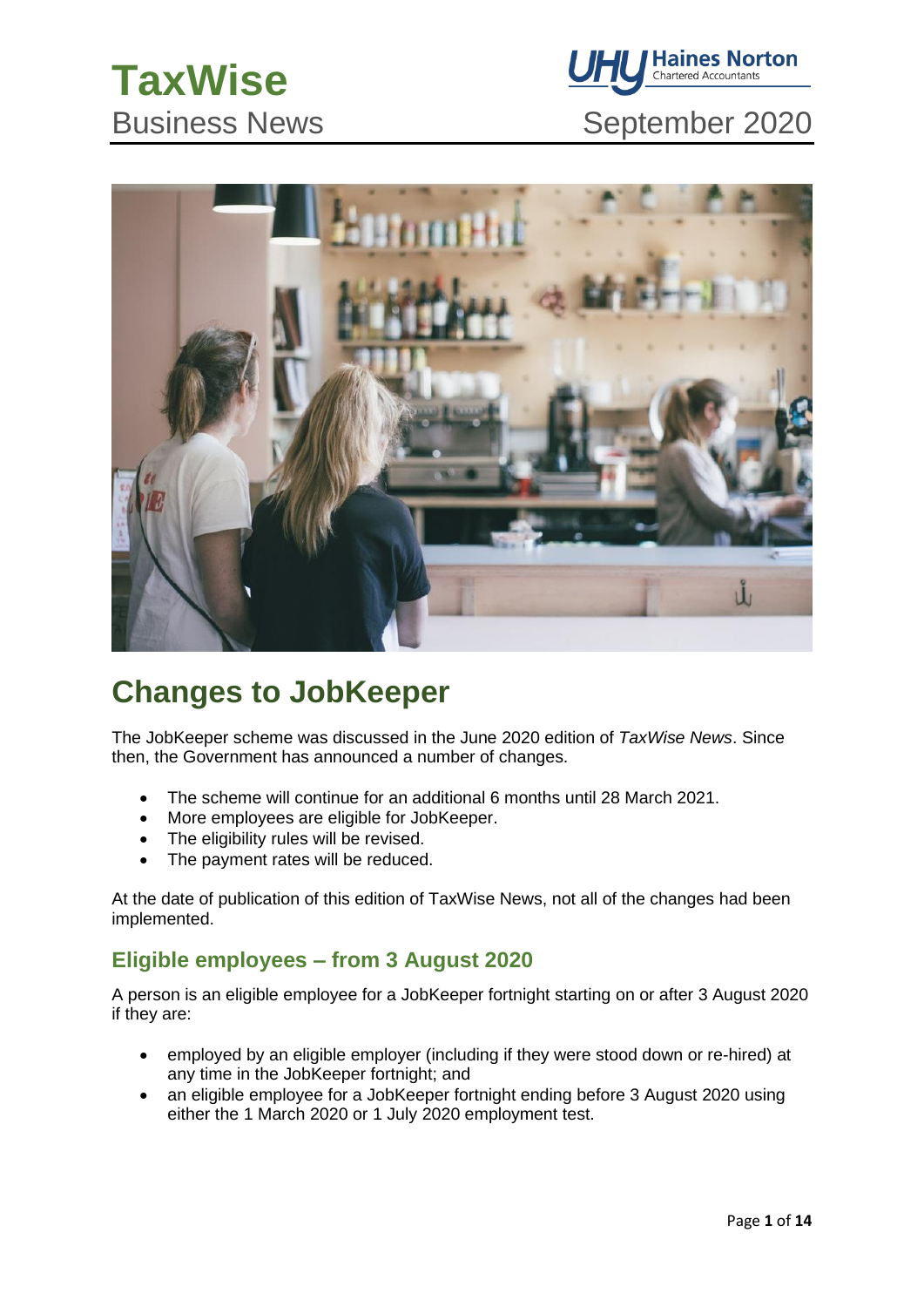To meet the 1 July 2020 employment test, the employee must, on 1 July 2020:

- be employed by the eligible employer (or another entity in their wholly owned group), either as a non-casual employee (whether full-time, part-time or fixed-term) or a long term casual employee (employed on a regular and systematic basis during the 12 month period that ended on 1 July 2020);
- not be a permanent employee of any other employer; and
- be aged 18 years or older (a person aged 16 or 17 can also qualify if independent or not undertaking full time study on 1 July 2020).

The employee must also meet the existing residency tests and not be in receipt of parental leave, dad and partner pay or workers compensation for total incapacity for work.

If a person started work with their current employer after 1 July 2020, the employer will not be eligible to claim JobKeeper payments for that employee.

## **Additional turnover test – from 28 September 2020**

From 28 September 2020, your business (including if you are a sole trader) will be required to re-assess its eligibility with reference to actual GST turnover in the September 2020 quarter. The business will need to demonstrate that it has met the relevant decline in turnover test in this quarter to be eligible for JobKeeper from 28 September 2020 to 3 January 2021.

Your business will need to further reassess its eligibility in January 2021. The business will need to demonstrate that it has met the relevant decline in turnover test in the December 2020 quarter to remain eligible for JobKeeper from 4 January to 28 March 2021.

## **Revised payment rates – from 28 September 2020**

The JobKeeper payment rates will reduce from 28 September 2020 as shown in the table below.

| <b>Period</b>             | <b>Full rate per fortnight</b> | Lower rate per fortnight |
|---------------------------|--------------------------------|--------------------------|
| 28 Sep 2020 to 3 Jan 2021 | \$1,200                        | \$750                    |
| 4 Jan 2021 to 28 Mar 2021 | \$1,000                        | \$650                    |

The full rate applies to:

- eligible employees who, in the 4 weeks before 1 March 2020 or 1 July 2020 (as appropriate), were working for 20 hours or more a week on average; and
- eligible business participants (eg sole traders) who were actively engaged in the business for 20 hours or more per week on average in February 2020 or in June 2020 (as appropriate).

The lower rate will apply to all other eligible employees/business participants.

### **Other requirements**

If you are enrolling for JobKeeper payments for the first time, you must enrol your business and business participant (if appropriate) by the end of the month you wish to claim for.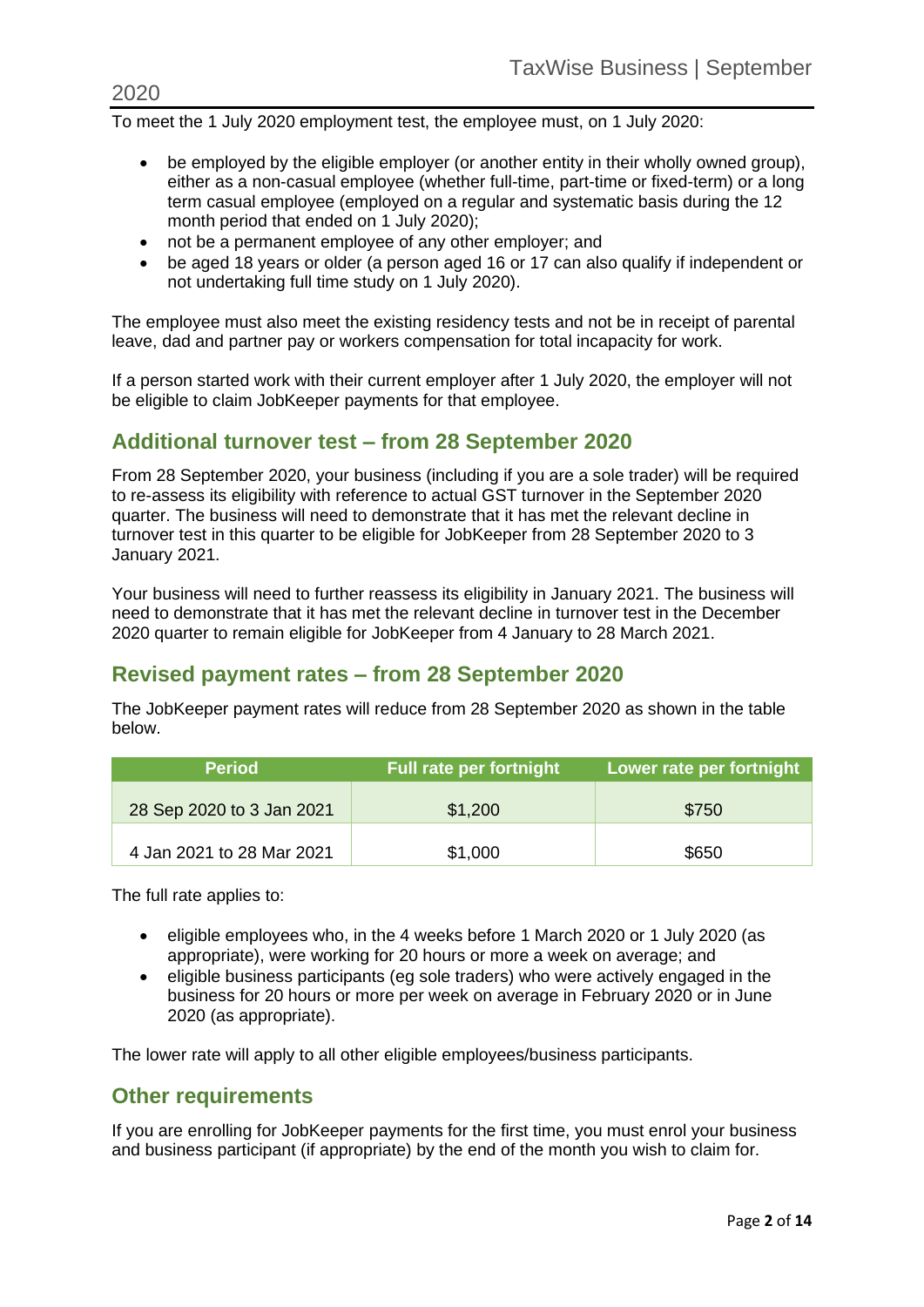### 2020

Don't forget you must make a business declaration each month (no later than the  $14<sup>th</sup>$  day) to claim JobKeeper payments for the previous month.

## **Tax consequences**

Don't forget to include JobKeeper payments in your business' tax return (or your tax return if you're a sole trader) as assessable income. But the wages that are effectively subsidised by JobKeeper payments are deductible.

JobKeeper payments received by your business are not subject to GST, and do not have to be taken into account in working out the decline in turnover.

*Tip!* The JobKeeper scheme is complicated. Talk to your tax adviser to see if your business is eligible.



# **Cash flow boost change**

Legislation has been enacted to clarify that the cash flow boost is available to eligible small and medium businesses that are required to pay an amount to the ATO because they receive an alienated personal services payment. Broadly, this is a payment received by a personal services entity (eg a company or trust) that is ultimately treated as forming part of the income of an individual under the personal services income rules and has not been promptly paid to the individual as salary or wages.

Payment of an amount to the ATO in these circumstances gives rise to an entitlement to the cash flow boost in the same way as payment to the ATO of an amount withheld from an employee's salary or wages.

As discussed in the April 2020 edition of *TaxWise News*, the cash flow boost allows eligible small and medium businesses to receive up to a maximum of \$100,000 in total in cash flow boost amounts by lodging their activity statements up to the month or quarter of September 2020.

Cash flow boosts are tax-free and not subject to GST. However, this can give rise to later tax consequences when the tax-free amounts are paid out of companies and unit trusts. This is complicated so talk to your tax adviser.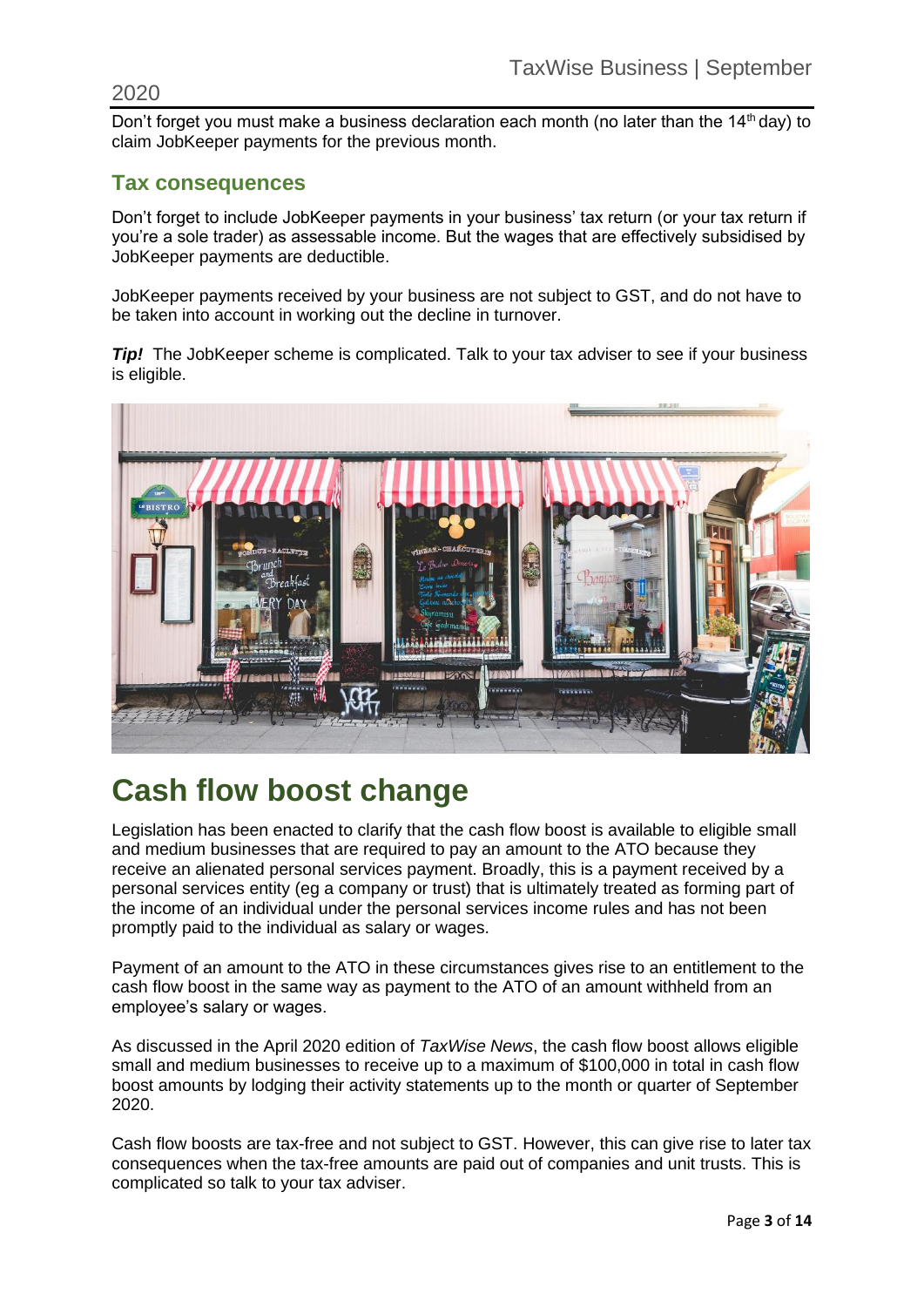

# **No GDP adjustment to PAYG instalments for 2020-21**

The GST and PAYG instalment amounts are usually adjusted every year using a formula known as the gross domestic product (GDP) adjustment.

A recent law change means there is no GDP adjustment to work out quarterly GST and PAYG instalment amounts for the 2020-21 income year. This change is in response to the COVID-19 pandemic.

# **Superannuation guarantee amnesty expires soon**

The superannuation guarantee amnesty is your chance to catch up on unpaid super without incurring penalties or paying administration fees. But you don't have long to apply for the amnesty as it ends on 7 September 2020.

Once you've applied, the ATO will advise you within 14 days which quarters are eligible for the amnesty. You will be given a payment reference number (PRN) to make amnesty payments.

Any amnesty amounts you pay before 7 September 2020 are tax deductible. Payment arrangements may be available if you're having difficulty paying but only payments made by 7 September are deductible.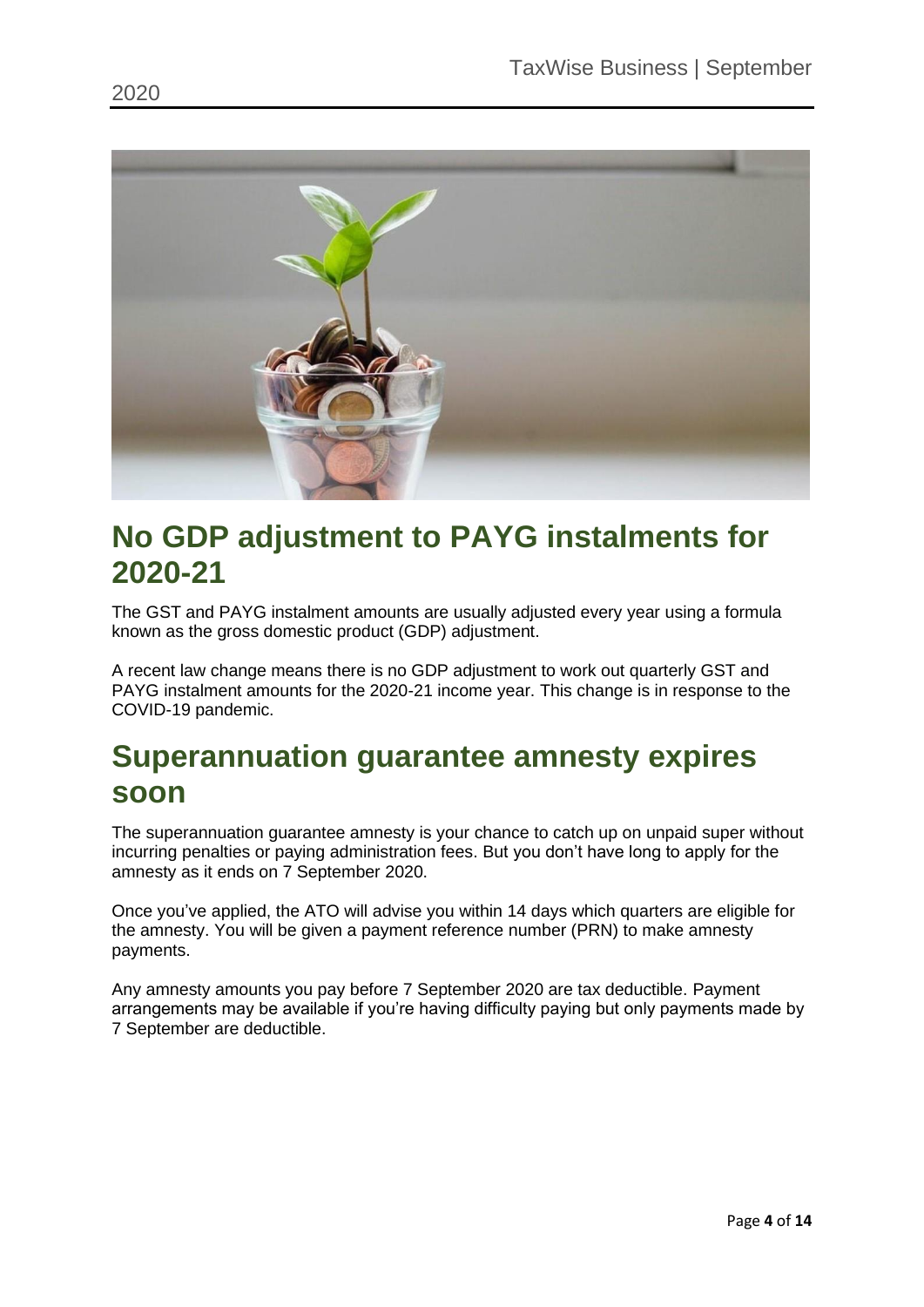

# **It's Tax Time again!**

Your business has to lodge its income tax return for the 2019-20 tax year by 31 October 2020 – unless you use a registered tax agent (your tax agent will be allowed to lodge your return at a later date, even as late as May next year in some cases).

This edition of *TaxWise News* outlines some tax changes for 2019-20 and provides a few tax tips.

# **Lodging a tax return**

## *Are you a sole trader?*

- Even if your income is below the tax-free threshold of \$18,200, you still need to lodge a tax return.
- Do you pay PAYG instalments? Lodge your activity statements and pay all due PAYG instalments before you lodge your tax return so your income tax assessment takes into account the instalments you've paid throughout the year.

## *Are you a partnership?*

If you operate your business in a partnership:

• the partnership lodges the partnership tax return, reporting the partnership's net income or loss (assessable income less allowable deductions).

As an individual partner, you report on your individual tax return:

- your share of any partnership net income or loss
- any other assessable income, such as salary and wages, dividends and rental income.

The partnership doesn't pay income tax on the income it earns. Instead, you and each of the partners pay tax on the share of net partnership income you receive.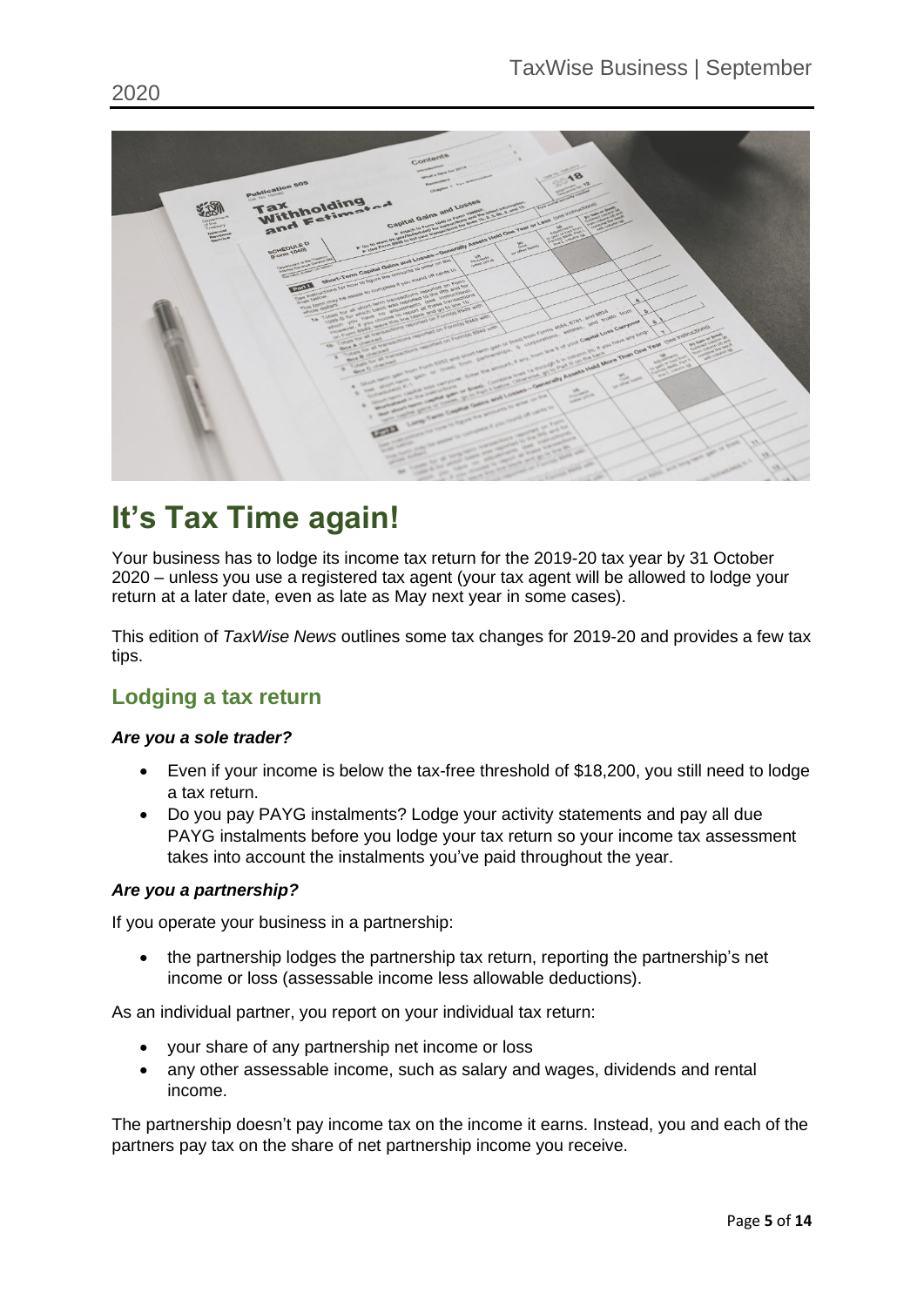#### *Are you a trust?*

- If you operate your business through a trust, the trust reports its net income or loss (this is the trust's assessable income less allowable deductions).
- The trustee is required to lodge a trust tax return.
- As a trust beneficiary, you report on your individual tax return any income you receive from the trust.

#### *Are you a company?*

- If you operate your business through a company, you need to lodge a company tax return.
- The company reports its taxable income, tax offsets and credits, PAYG instalments and the amount of tax it is liable to pay on that income or the amount that is refundable.

The company's income is separate from your personal income.

*Tip!* Registered tax and BAS agents can help you with your tax obligations.



# **Tax changes for 2019-20**

Some of the 2019-20 tax changes for small businesses include:

- Instant asset write-off;
- Accelerated depreciation;
- PAYG withholding obligations;
- Restructuring a small business;
- Bushfire payments;
- Single Touch Payroll;
- Director penalties; and
- Closely held trusts.

2020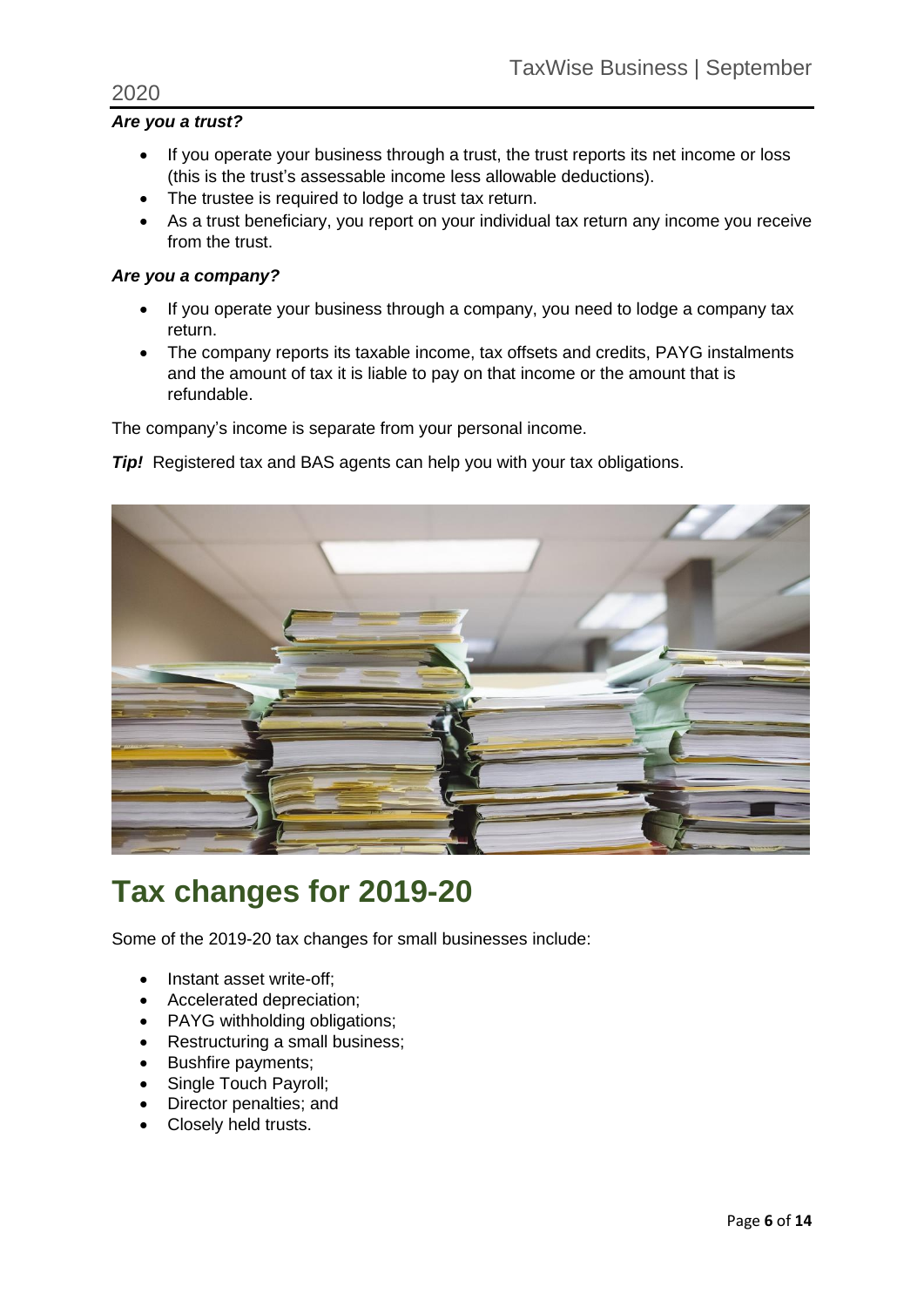### 2020

### **Instant asset write-off**

As discussed in the June 2020 edition of *TaxWise News*, the instant asset write-off (IAWO) for depreciating assets has been expanded. Since then, the IAWO has been extended by 6 months to 31 December 2020.

The cost caps for **small and medium businesses** (total annual turnover under \$50m) are:

| Date asset first used or installed ready for Cap (asset must cost less than)<br>use by a small or medium business |           |  |
|-------------------------------------------------------------------------------------------------------------------|-----------|--|
| 1 July 2019 - 11 March 2020                                                                                       | \$30,000  |  |
| 12 March 2020 - 31 December 2020                                                                                  | \$150,000 |  |

You should note that:

- the increased caps apply to assets acquired by small business entities (total annual turnover less than \$10m) at or after 7.30 pm (AEST) on 12 May 2015;
- a medium business (total annual turnover \$10m or more and under \$50m) can access the instant asset write-off for depreciating assets first acquired in the period beginning at or after 7.30 pm (AEST) on 2 April 2019 and ending on 31 December 2020. The threshold depends on when the asset was first used or installed ready for use. If the asset was first used or installed ready for use:
	- $\circ$  before 12 March 2020 the threshold is \$30,000;
	- $\circ$  on or after 12 March 2020 to 31 December 2020 the threshold is \$150,000;
- the threshold for a "low value" pool for a small business entity (total annual turnover under \$10m) is \$150,000 for 2019-20 (and also 2020-21 if the entity's income year ends on or before 31 December 2020) - the total value of the pool is deductible at the end of the income year if it is below the threshold; and
- the lock-out rule which locks a small business entity out of the simplified depreciation rules for 5 years if the business stops using those rules - will begin to apply again from the first income year that ends after 31 December 2020 (ie 2021-22 for businesses that balance at 30 June).

The cost caps for **larger businesses** (total annual turnover \$50m or more and under \$500m) are:

| Date asset first used or installed ready for Cap (asset must cost less than)<br>use by a large business |           |  |
|---------------------------------------------------------------------------------------------------------|-----------|--|
| 12 March 2020 - 31 December 2020                                                                        | \$150,000 |  |

You should note that:

- the increased cap applies to assets acquired in the period beginning at or after 7.30 pm (AEST) on 2 April 2019 and ending on 31 December 2020; and
- a large business that has adopted a substituted accounting period can access the \$150,000 instant asset write-off for depreciating assets first acquired in the period beginning on 2 April 2019 and ending on 31 December 2020.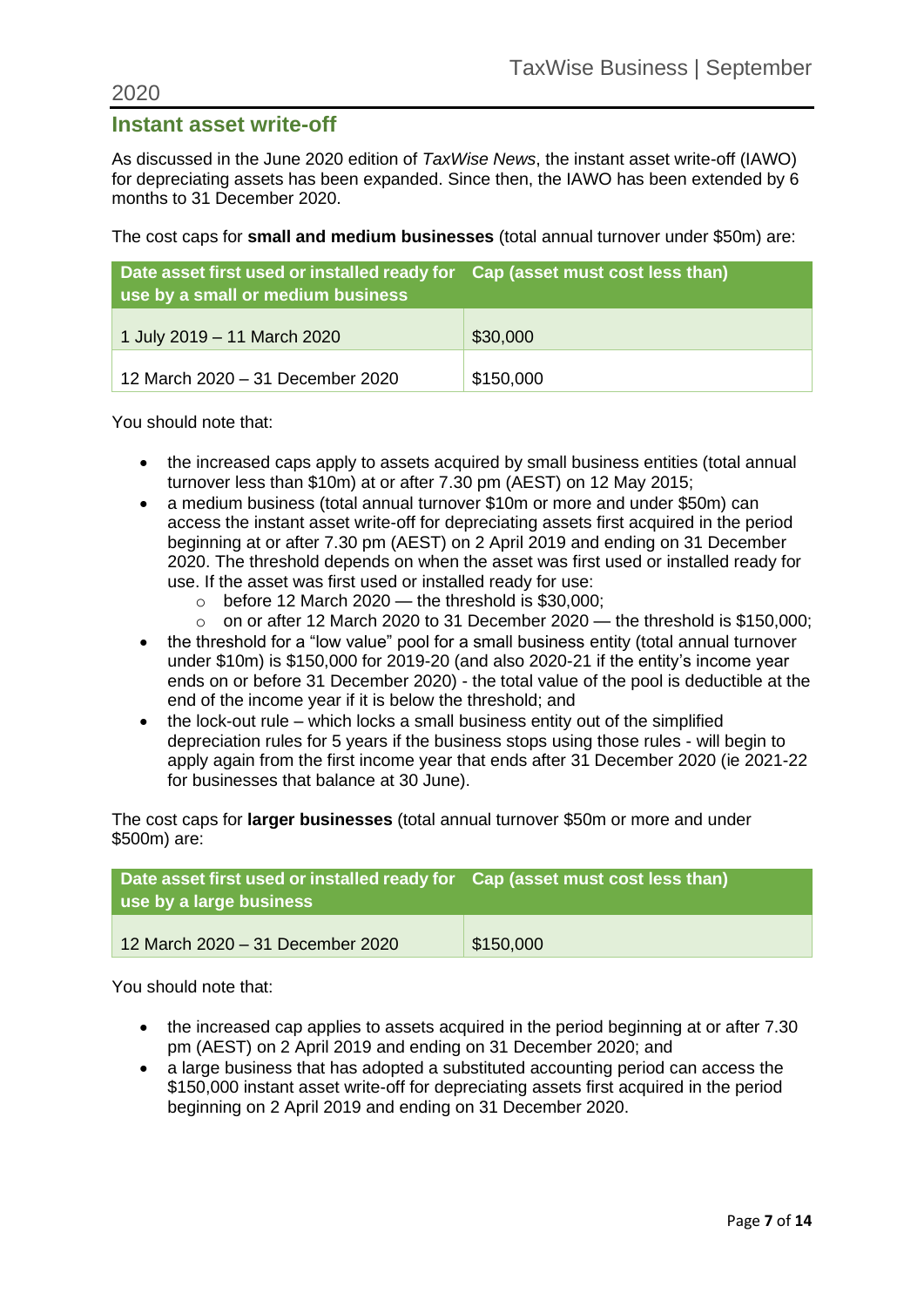# **Accelerated depreciation**

The June 2020 edition of *TaxWise News* also discussed the accelerated rate of depreciation. This applies to **new** depreciating assets first held on or after 12 March 2020 and first used or installed ready for use on or after 12 March 2020 and before 1 July 2021. The asset must be used principally in a business in Australia or located in Australia.

The accelerated rate for small businesses is 57.5% (instead of 15%). The accelerated rate does not apply if you deduct immediately the cost of the asset using the instant asset writeoff.

# **Failure to comply with PAYG withholding obligations**

If your business fails to comply with a PAYG withholding obligation, eg failing to withhold an amount from an employee's salary or wages or failing to report the withheld amount to the ATO, your business won't get a deduction for the relevant amount (eg the amount not withheld or the amount not paid to the ATO).

You may be able to reinstate the lost deduction by making a voluntary disclosure to the ATO.

## **Restructuring a small business**

If you are a small business owner and you restructure the business, capital gains or losses that would arise from transferring the business assets to another entity are deferred where there is no change in the ultimate economic ownership of the asset. This is called the *small business restructure roll-over*. It may apply where, for example, you are a sole trader and you transfer the business to a company you control.

Roll-over relief can apply to an asset used in a business carried on by your affiliate or a connected entity (that is also a small business).

A legislative amendment in 2020 fixed up a drafting error which incorrectly set the turnover threshold for an affiliate or entity connected with a small business at \$2 million instead of \$10 million. The change to set the threshold at \$10 million goes back to 1 July 2016, which is when this roll-over commenced.

## **Bushfire payments**

Government payments and non-cash benefits (including local government payments and benefits) made directly as a result of bushfires in Australia in 2019-20 are not taxable (they are what is called non-assessable non-exempt income).

## **Director penalties**

The director penalty regime has been extended to cover unpaid GST, luxury car tax and wine equalisation tax owed by a company, in relation to GST instalment quarters and tax periods (as appropriate) that start on or after 1 April 2020. The ATO has issued guidelines (PCG 2020/2) explaining how it intends to administer these changes.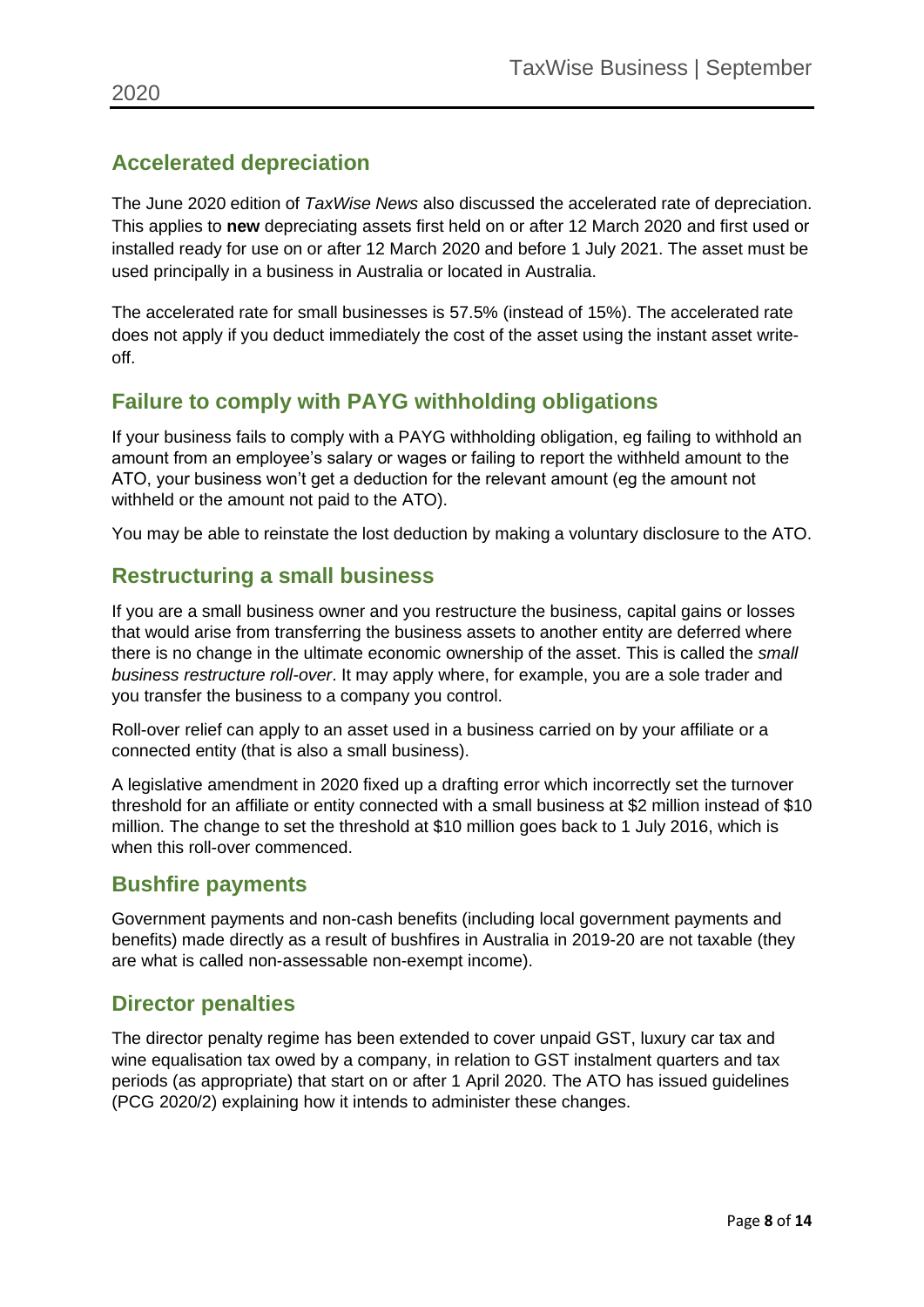# **Closely held trusts**

A "closely held trust" is a discretionary trust or a trust where 20 or fewer individuals have between them, directly or indirectly, and for their own benefit, fixed entitlements to 75% or more of the income or capital of the trust.

Family trusts and trusts that are interposed entities are now classified as closely held trusts (from the 2019-20 tax year) for the purposes of applying a set of complex integrity rules.

The effect of the change is that the trustee of a closely held trust may be liable to pay trustee beneficiary non-disclosure tax (TBNT) in relation to a "circular trust distribution". This is where a share of the net income of a trust is included in the assessable income of a trustee beneficiary, the trustee of the closely held trust becomes presently entitled to an amount that is reasonably attributable to the whole or a part of the untaxed part of that share and TBNT has not previously been payable in respect of that share, and that pattern continues through a chain or trusts. This is not a common arrangement.

*Tip!* Contact your tax adviser to find out about all the tax changes in 2019-20 that might affect your business.



# **Tax losses**

This has been a difficult year, and your business may have made a tax loss.

A tax loss is when the total deductions you can claim, excluding gifts, donations and personal super contributions, are greater than your total income for an income year.

If your business makes a tax loss, you may be able to:

- offset the loss in the same income year against other assessable income; or
- carry forward the loss and claim it as a business deduction in a later year.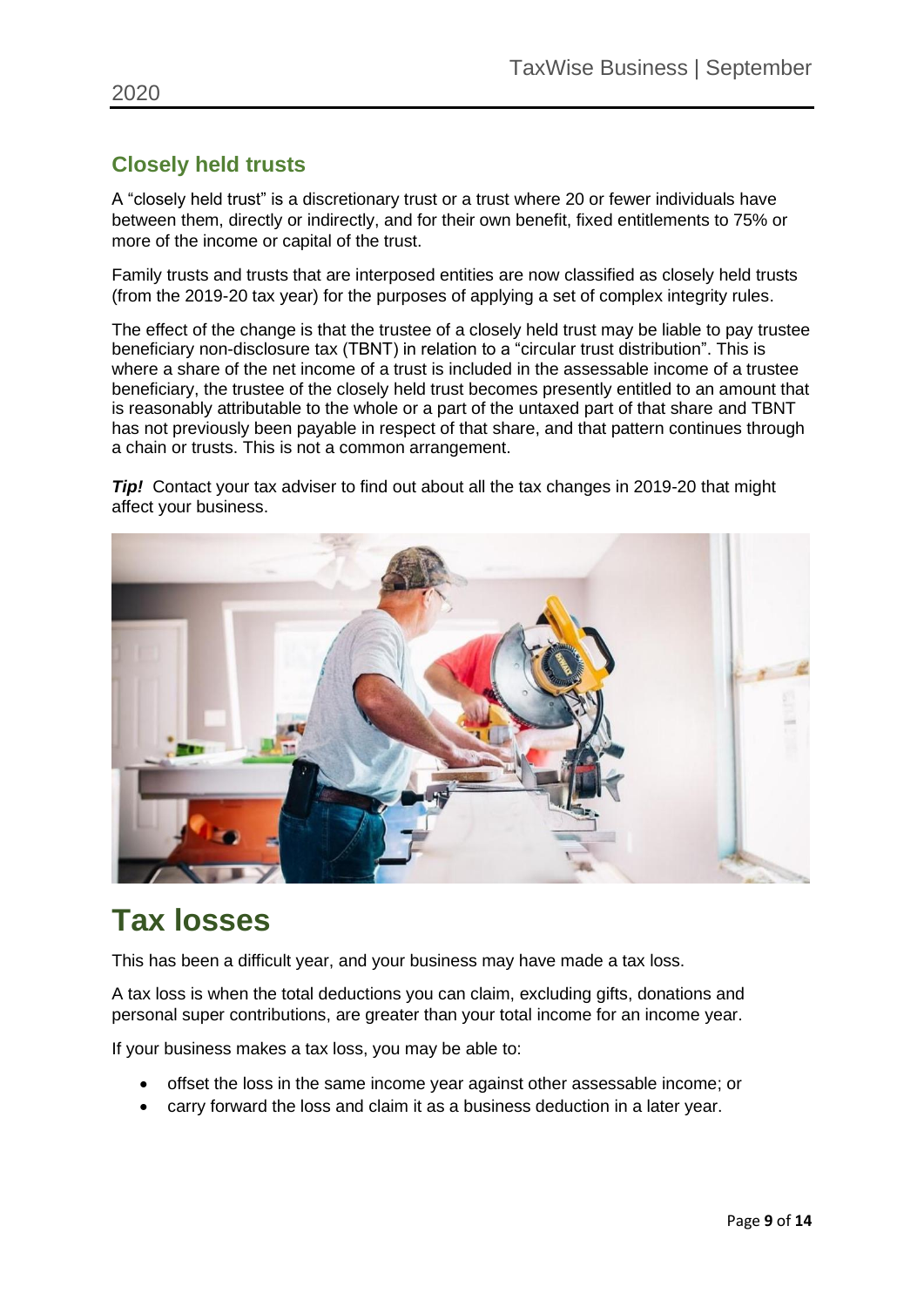If you're a sole trader or in a partnership and want to offset a tax loss, first check if the business activity meets at least one of the "commerciality" tests under the non-commercial loss rules. (Those rules do not apply to losses made by primary producers and professional artists whose income from other sources is less than \$40,000.)

If you do meet one of the "commerciality" tests, then you can offset the loss against other assessable income (such as salary or investment income) in the same income year.

If you don't meet the "commerciality" tests, you can defer the loss or carry it forward to future years. For example, you can offset it when you next make a profit.

Non-commercial losses made by an individual with adjusted taxable income exceeding \$250,000 are quarantined.

If your business is a company, you can generally choose the year you want to claim a loss.

If your business has made more than one tax loss in a year, you will need to consider each tax loss separately.

The rules for record keeping still apply when it's related to business losses. You need to keep records for five years for most transactions. However, if you fully deduct a tax loss in a single income year, you only need to keep records for four years from that income year.

### **Personal services income**

If you operate your business through a company or a trust, income earned by the company or trust from the provision of your personal services (personal services income or PSI) will be attributed to you unless:

- the company or trust is carrying on a personal services business (PSB); or
- the PSI was promptly paid to you as salary or wages.

The company or trust will be conducting a PSB if at least one of a number of tests are satisfied. These are:

- the results test (the most important test) this is based on common law criteria for characterising an independent contractor (in contrast to an employee/employer relationship);
- the unrelated clients test this requires the PSI to be earned from at least 2 unrelated clients who contract your services as a direct result of an advertisement or other public offer of your services. A recent Full Federal Court case has confirmed that the test can be satisfied if your services are advertised through LinkedIn and the work is obtained as a direct result of that advertising;
- the employment test this requires at least 20% (by market value) of your work to be performed by employees who are not your associates;
- the business premises test this requires you to use business premises that meet certain conditions (eg you have exclusive use of the premises and the premises must be physically separate from any premises you use for private purposes).

If 80% or more of your PSI (with certain exceptions) is income from one client (or the client and their associate(s)) and the results test is not met, the company or trust will need to obtain a PSB determination from the ATO. Otherwise, the company or trust will not be conducting a PSB.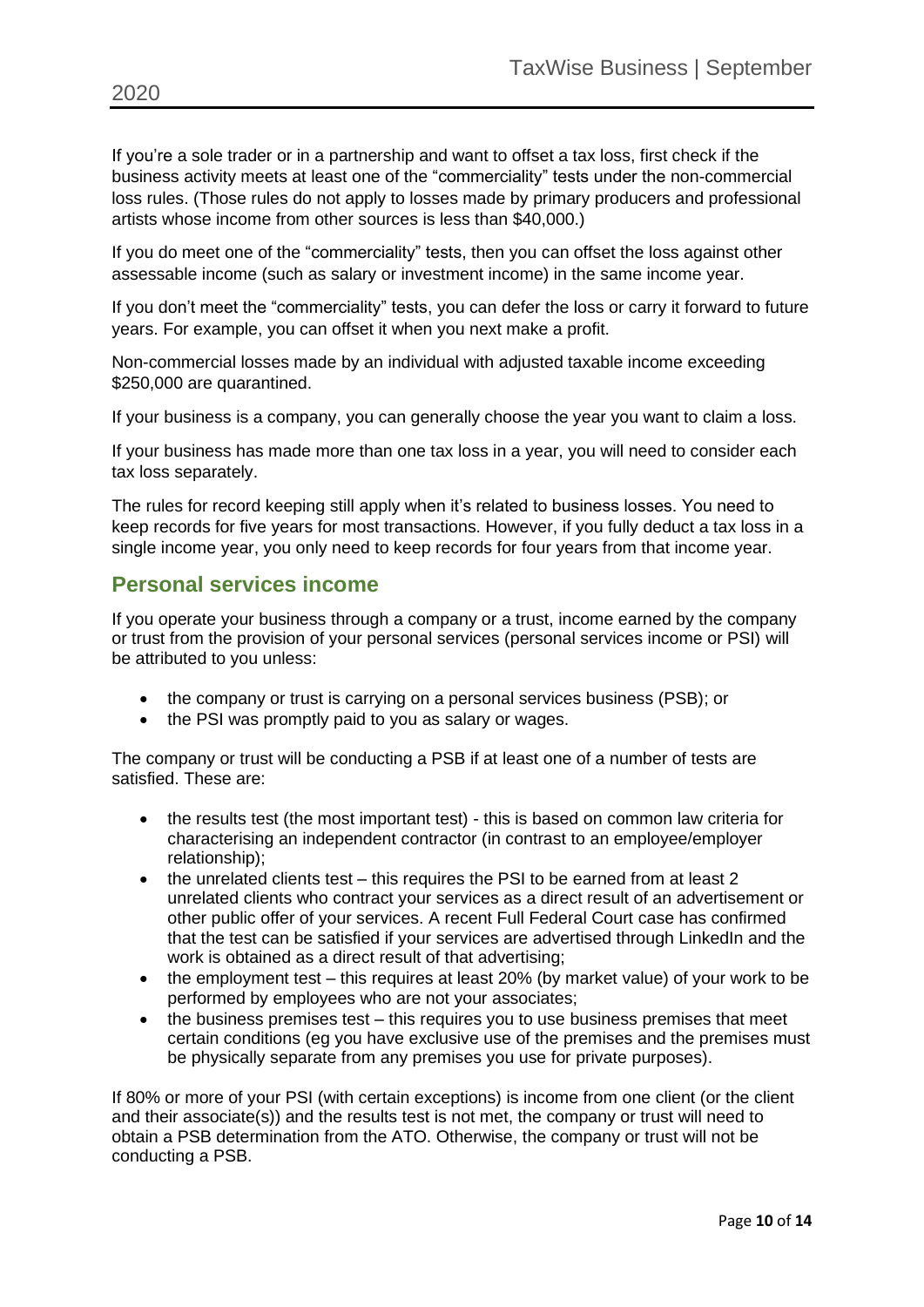The company or trust cannot deduct amounts that relate to gaining or producing your PSI, unless you could have deducted the amount as an individual or the company or trust received the PSI in the course of carrying on a PSB.

If the company or trust does not conduct a PSB, additional PAYG withholding obligations can arise.

Even if you don't use a company or trust to derive your PSI, there are limitations on the deductions that you may claim against your PSI. For example, you may not be able to deduct certain home office expenses, eg occupancy expenses such as mortgage interest or rent.

*Tip!* The PSI rules are complicated so talk to your tax adviser if you provide your services through a company or trust.

### **Home office**

A lot more people are working from home because of the COVID-19 pandemic. If you operate your business from a home office, you can deduct the expenses of running that office. A home office is a room in your home that is used exclusively (or almost exclusively) for business activities.

Expenses you can claim a deduction for include:

- occupancy expenses these include rent, mortgage interest, water rates, land taxes and house insurance premiums. Occupancy expenses are usually calculated by apportioning the expenses between the home office and the rest of the property on a floor area basis;
- running expenses these are the increased costs from using your home for your business, including electricity or gas charges for heating, cooling and lighting, cleaning costs and the decline in value and the cost of repairs of deprecating assets such as furniture, furnishings and equipment; and
- work-related phone and internet expenses, including the decline in value of the handset – an apportionment will be required if the phone or computer is not used exclusively for work.

If you are an employee working from home, you may be able to claim a portion of your running expenses and work-related phone and internet expenses.

To make it easier for people to claim deductions for working from home due to the COVID-19 pandemic, the ATO will allow a rate of 80 cents per hour from 1 March 2020 until 30 September 2020 for all additional running expenses. This also applies to anyone working from home, even if not operating a business.

This is different from the 52 cents per hour claim that covers fewer types of expenses. Talk to your tax adviser about what method is most appropriate for your circumstances.

### **Government grants**

If your business has received a grant or payment from the Australian Government or a State or Territory government, you will need to include it in your tax return if it is assessable.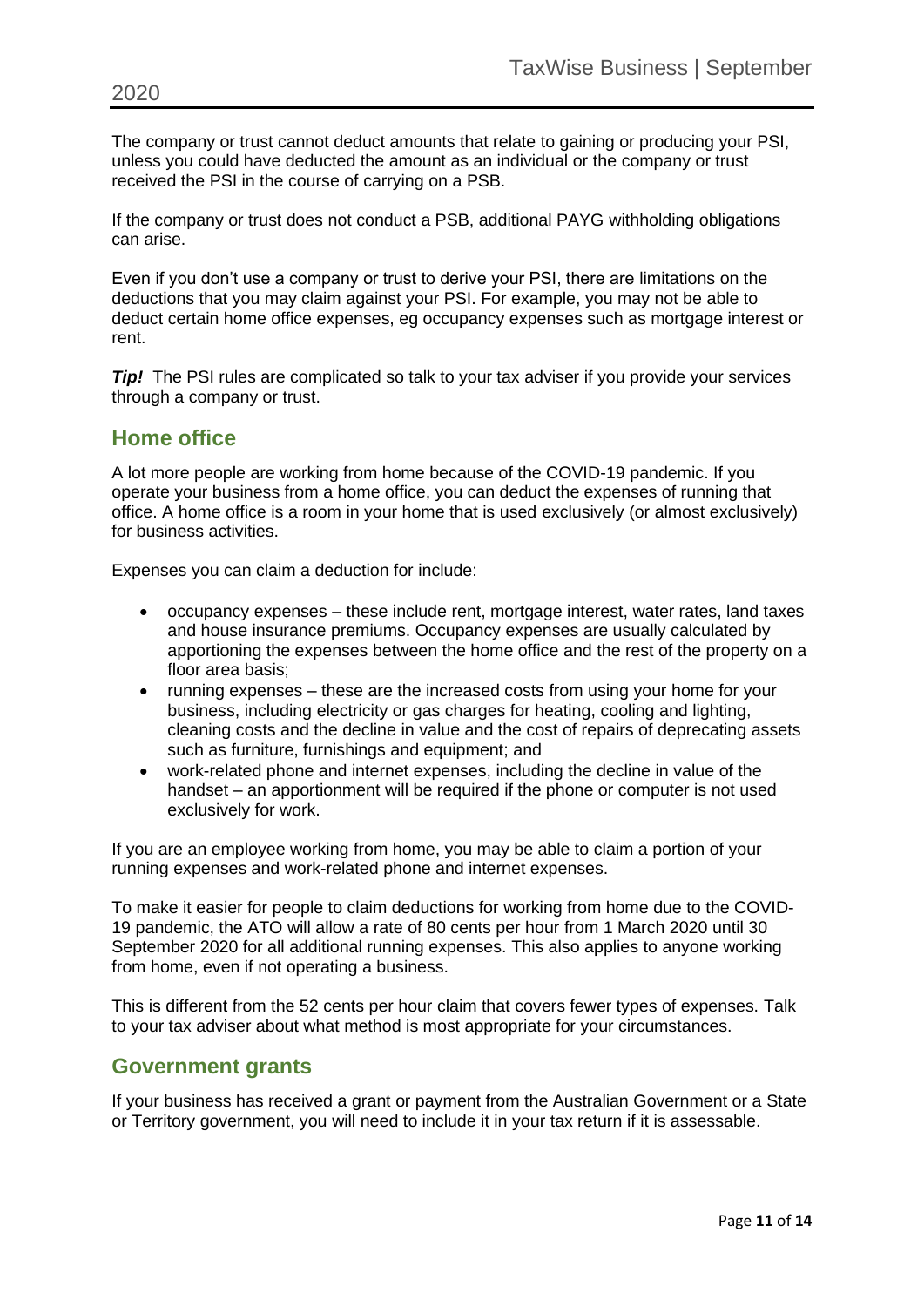Grants and payments that are assessable income include:

- JobKeeper payments;
- fuel tax credits and product stewardship for oil benefit;
- wine equalisation tax producer rebate;
- grants, such as an amount you receive under the Australian Apprenticeships Incentives Program; and
- subsidies for carrying on a business.

There are some government grants and payments that you do not need to pay tax on. One example of this is the cash flow boost.

## **Company tax rate**

The 2019-20 tax rate for a company whose total annual turnover is less than \$50m (called a "base rate entity") is 27.5%. This rate reduces to 26% for 2020-21.

However, if more than 80% of the company's assessable income is "base rate entity passive income" (eg dividends, rent, interest, royalties and net capital gains), the standard 30% rate applies.

## **Small business tax offset**

A sole trader, an individual who is a partner in a partnership or an individual who is a beneficiary of a trust may qualify for the small business tax offset if the sole trader, partnership or trust qualifies as a small business entity (total annual turnover less than \$10m). The offset is not available to an individual acting as a trustee of a trust.

The offset for 2019-20 is equal to 8% of the income tax payable on the sole trader's or other individual's taxable income that qualifies as their net small business income (the offset rate is 13% for 2020-21). The offset is capped at \$1,000.

### **Taxable payments annual report**

Businesses that pay contractors for certain services may need to lodge a taxable payments annual report (TPAR) with the ATO. This is the first year that businesses that pay contractors to provide road freight, information technology, security, investigation, or surveillance services may need to lodge a TPAR with the ATO. This is in addition to those businesses providing building and construction, cleaning, or courier services that are already required to report.

The TPAR for 2019-20 should have been lodged by 28 August 2020.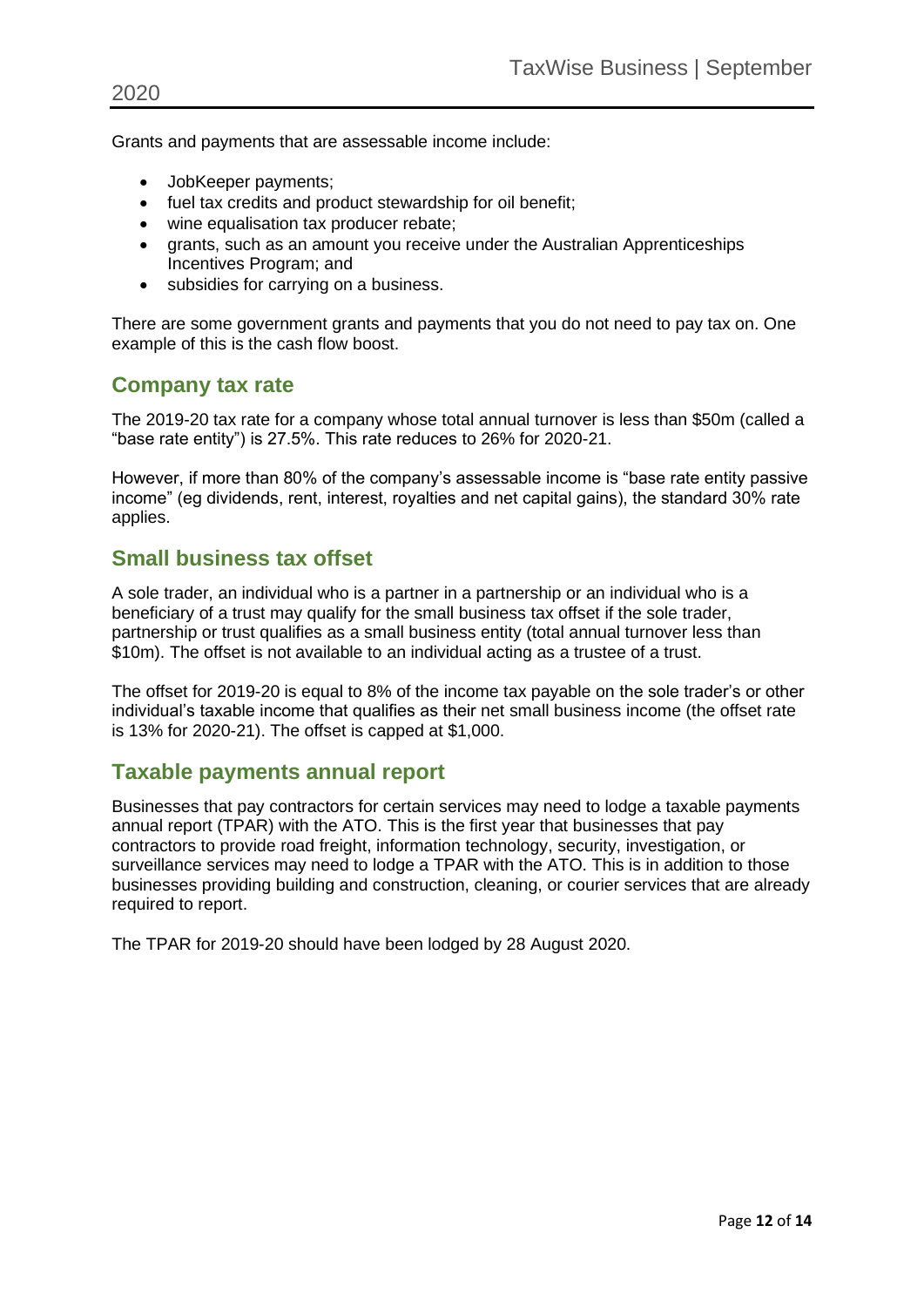

# **Scammers abound**

It was recently Scams Awareness Week and the ATO published a reminder about keeping personal and financial information safe.

Scammers will often try to "phish" for information by impersonating government agencies like the ATO. They can use the information to drain their victim's bank account, take out loans in their name, or gain access to their online government services. Besides having a devastating financial impact, it can take years to recover a stolen identity.

Businesses should:

- ensure their computer security systems are up to date;
- discuss the importance of securing personal information with their staff;
- check their staff understand what is appropriate to discuss on social media or via email;
- make sure their staff have the appropriate access and permissions associated with their myGovID.

The ATO said that scammers have more opportunities than ever to trick people into handing over their valuable information.

Check out the Scamwatch website for helpful tips and resources.